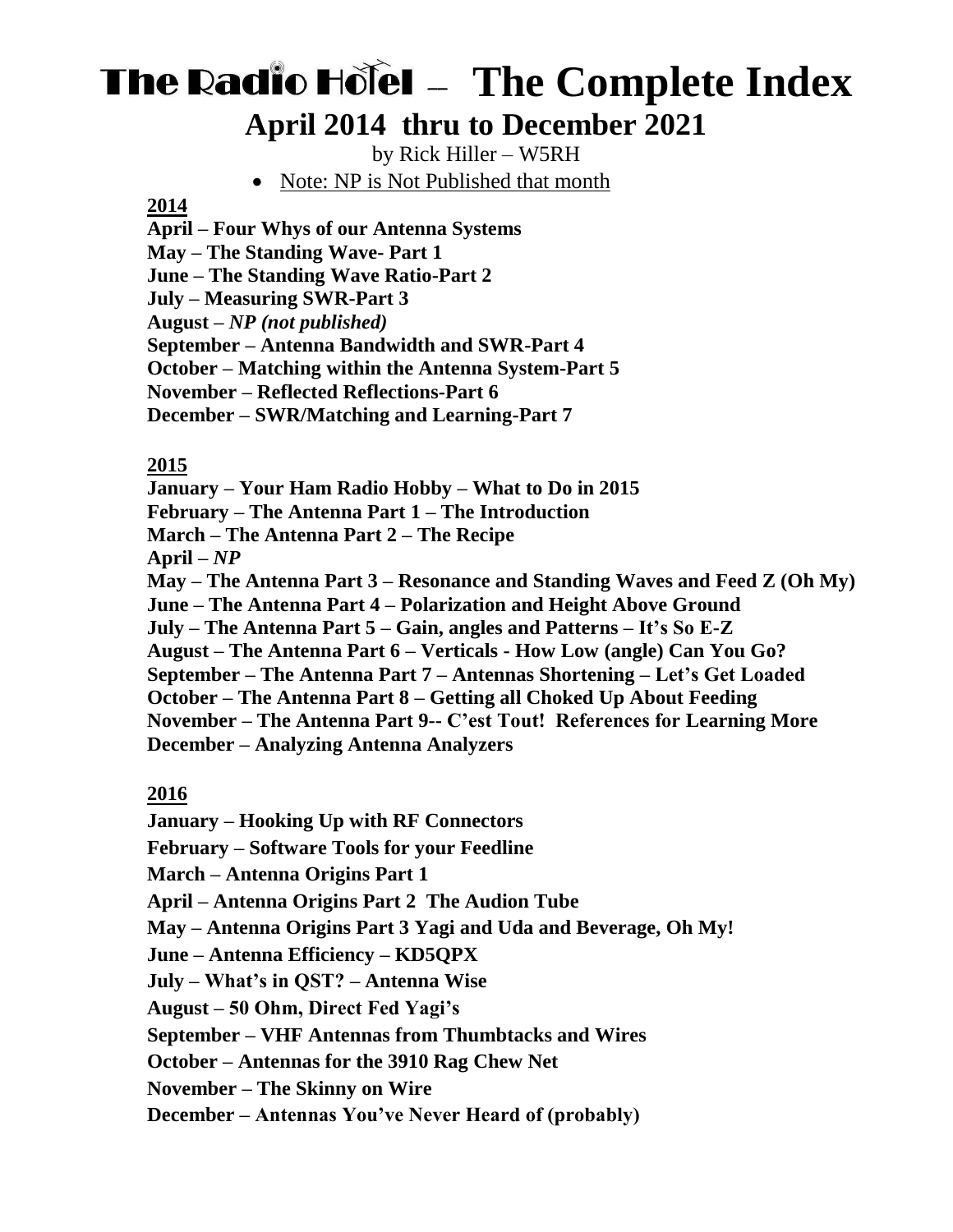**2017**

**January – Diversity – A Deployable Advantage**

**February – Dissecting Series #1 – Inside Those Tri-band Yagi Traps**

**March – Two Antennas – What's Old is New Again – The Hexbeam and the Moxon**

**April – AA0ST and Antennas Thru the Looking Glass**

**May – K3LR Tim Duffy**

**June – Tools for the Antenna Information Junkie**

**July – Dissecting Series # 2 – Inside the Cushcraft R Series Verticals Black Box**

**August – What Makes the Best Antenna?**

**September – HF Receiver Basics – S9 Band Noise**

**October – Broad-banding – Nittany Lions Style**

**November – Recent Trends in Yagi-Uda Design**

**December – Life's Standing Wave**

## **2018**

**January – Patented Antennas February – The Saga of the Full Wave loop Part 1 March – (NP) April –Part 2 -- Rectangular and Square Loops – The Quad May – Part 3 – Triangular Loops – The Delta Loop (Note: Part 4 not Published) June – Part 5 – Esoteric Loops of Various Shapes and Sizes – Series Summary July – The CCD Antenna Controlling Standing Wave Current August – The Impedance of Space September – The Illusive Wet Noodle and 200 Degrees October – Antennas-"Where the Rubber Meets the Road" November – Gain – The Final Frontier December –Dissecting Series #3 Coax Specs Part 1**

## **2019**

**January – Dissecting Series #3 Coax Elements Part 2 February – Small Antennas – Mag Loops Part 1 March – (NP) April – (NP) May – Small Antennas – Mag Loops Part 2 June – Field Day -- A Curious, Ham Radio Confluence Field Day Antennas and Rigs July – KK5W Field Day Antennas August – Designing a Coil-Loaded (short) Dipole Part 1 September – Building a Coil-Loaded (short) Dipole Part 2 October – Multi-banding Methods November – - Dissecting Series #4 What's Inside the SteppIR Vertical? December – All I want for Christmas…..**